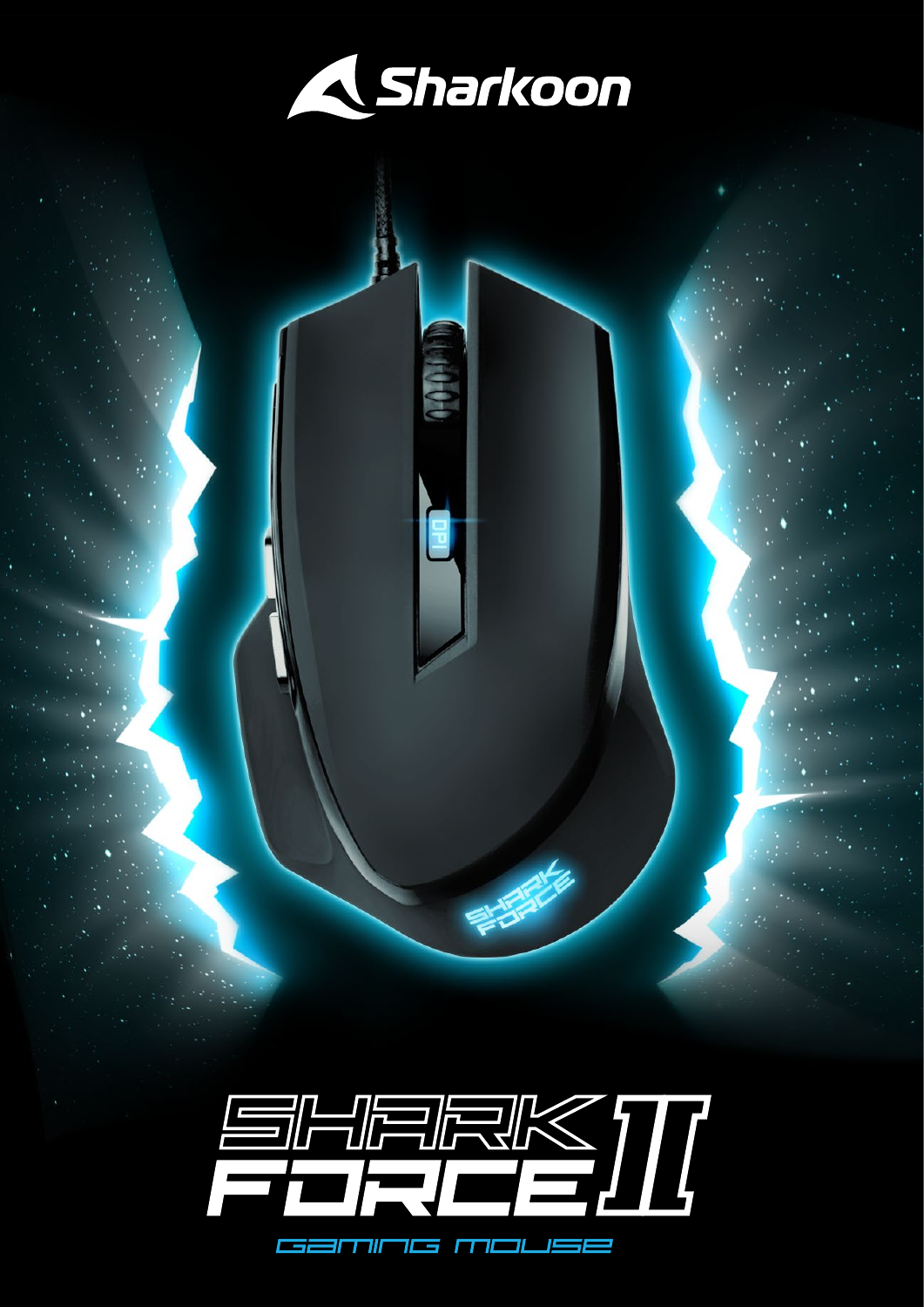## **Full Power Ahead!**

With the SHARK Force II gaming mouse, we are bringing back one of our most popular classics. While the unusual design, with its angular contours, has been kept in three different color versions, we have now given the mouse a small upgrade under the hood.

With a significantly more powerful sensor and now six selectable DPI levels, the mouse is more flexible and versatile, while the focus remains on the essential things that the SHARK Force II really needs.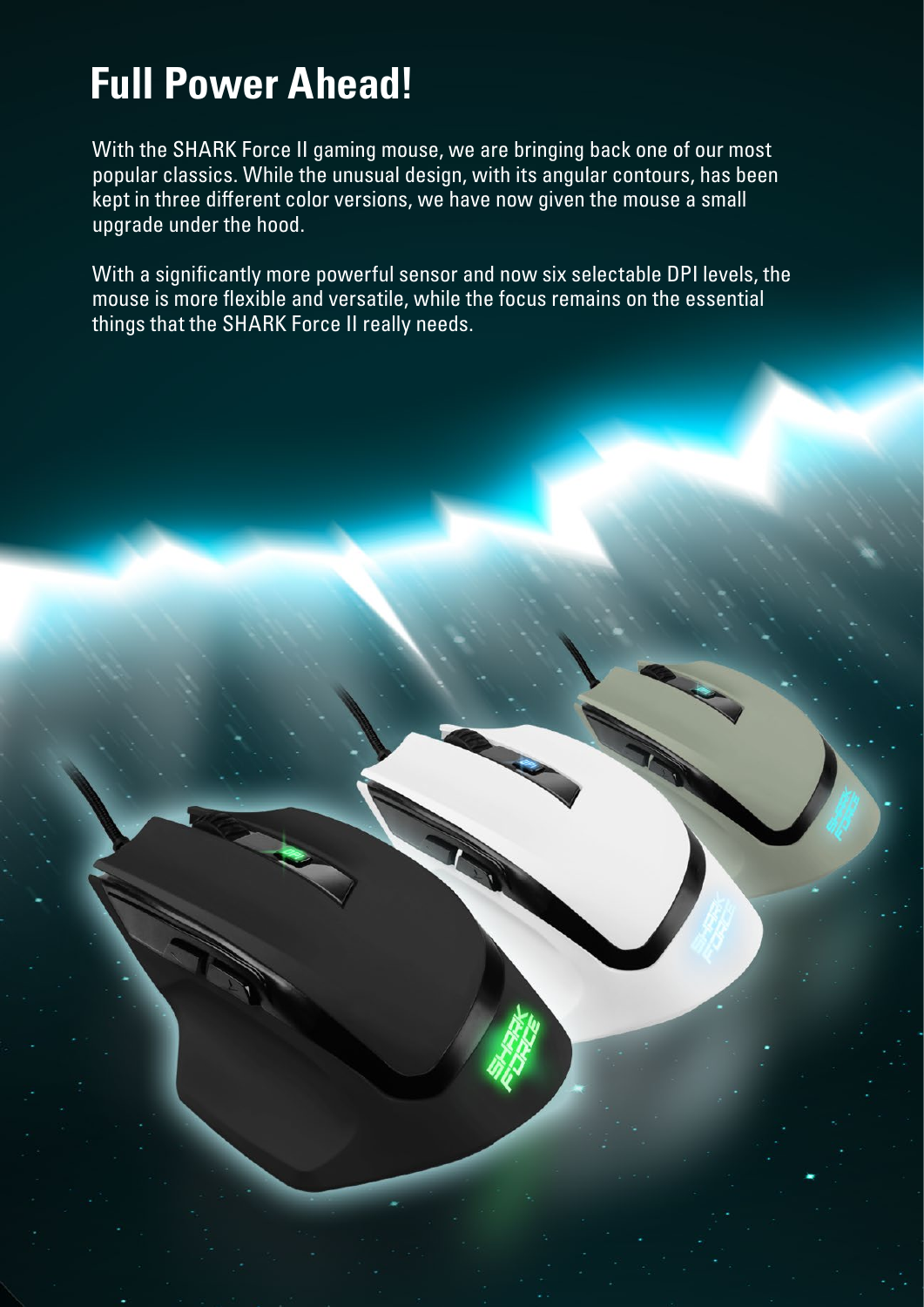DPI switch with six settings (400, 800, 1,600, 2,400, 3,200, 4,200)

Exact scroll wheel

Two comfortably accessible thumb buttons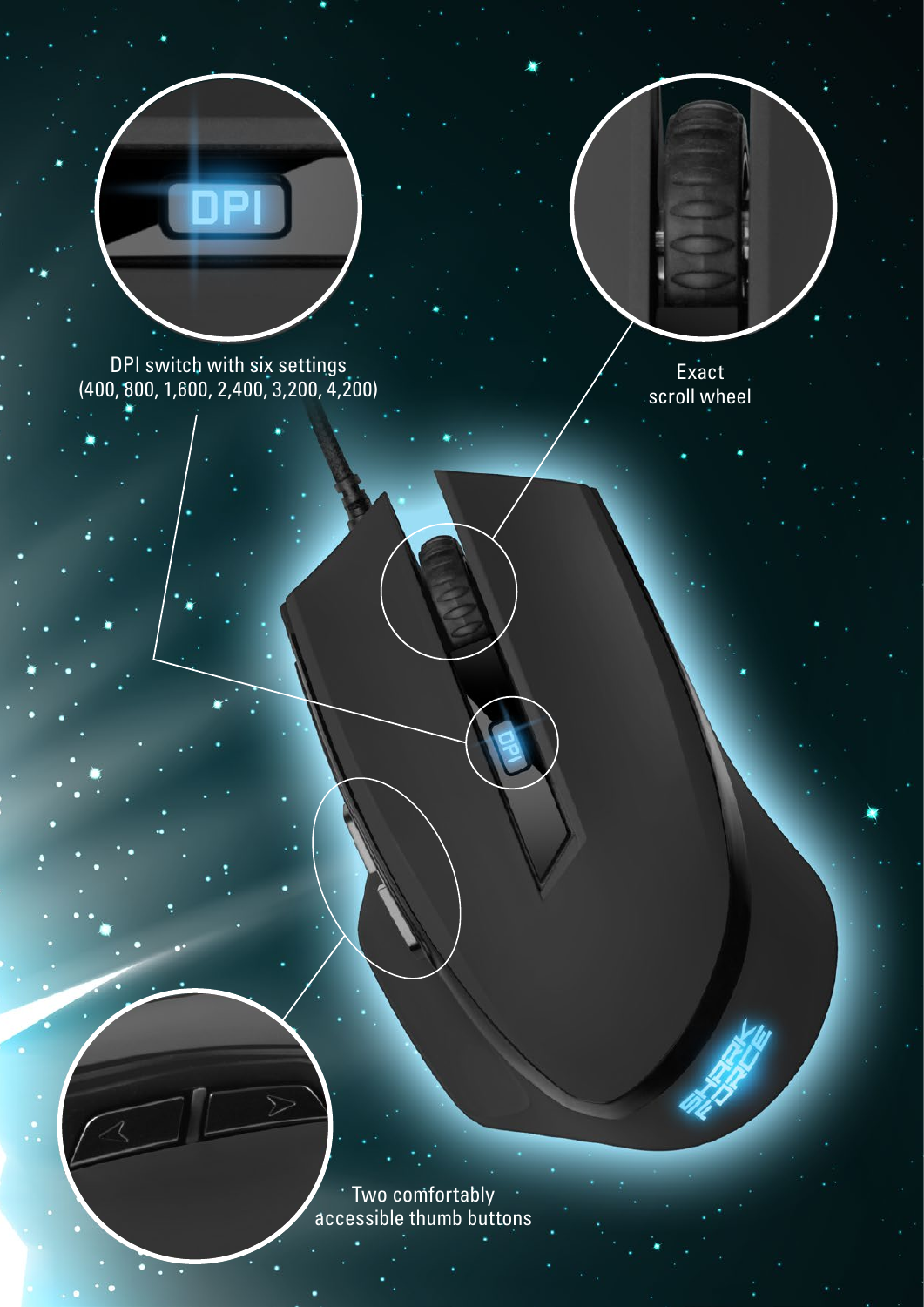# **A Newly Defined Classic**

The SHARK Force II returns with even more power.

A powerful PixArt PAW3519 optical sensor now works inside the mouse.

The sensor possesses a precise resolution of 4,200 DPI, making the mouse suitable for both gaming setups and on the office desk.







In order to allow even more flexibility whether for gaming maneuvers or for office work, six preset DPI steps can be smoothly selected at the touch of a button.

The illumination of the SHARK Force logo on the mouse shows which step is currently selected.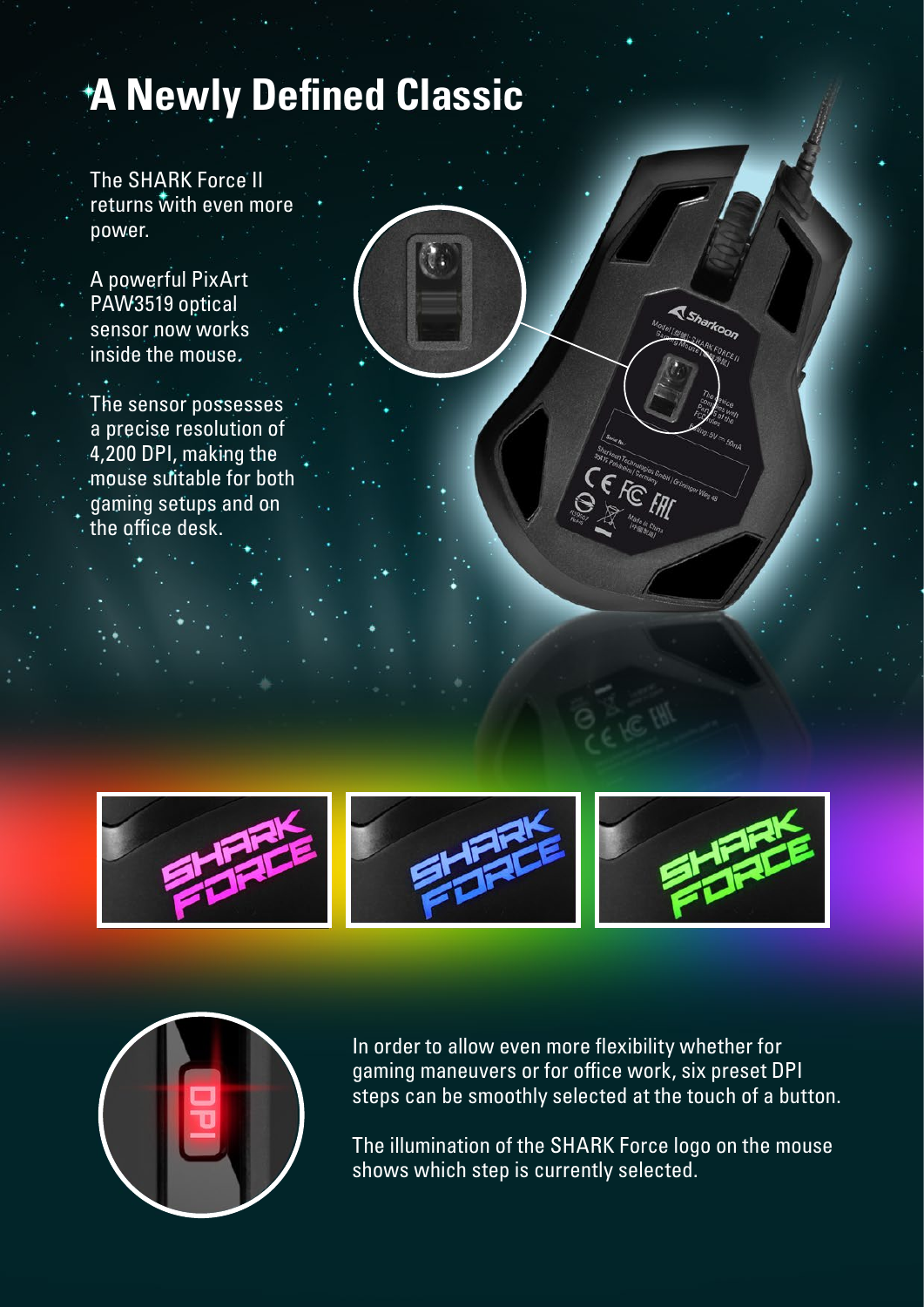

### **Tried and Trusted Design for Optimal Use**

Like its predecessor, the SHARK Force II also impresses with its proven, distinctive design. The sides of the mouse curve in at its rear to give a shape which is extremely ergonomic for right-handers.

There are also two thumb buttons on the side of the mouse, allowing additional operating options for gaming and browsing.

With three different color versions, the SHARK Force II provides versatility also with a choice of looks.